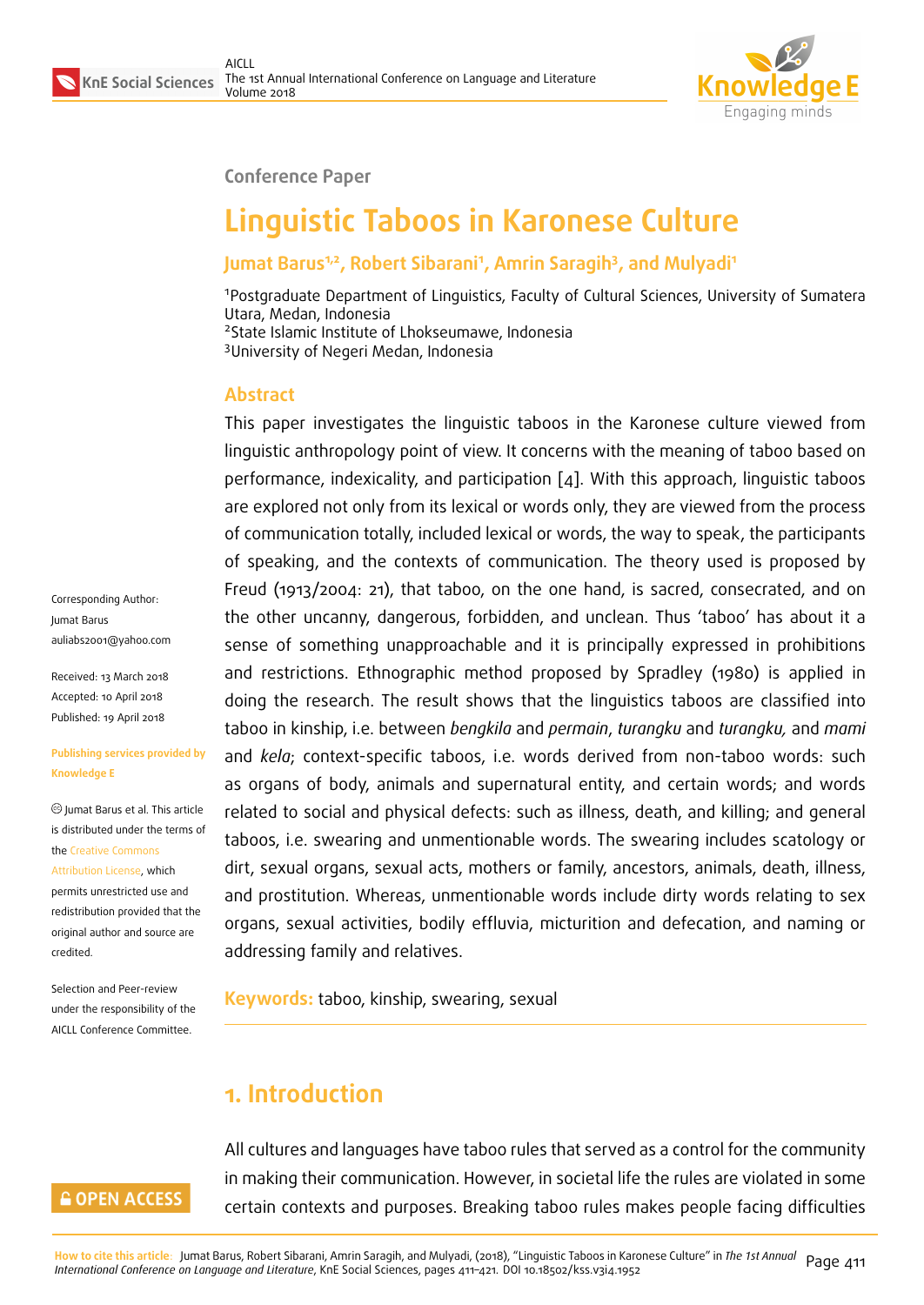

in relationship, because the words may offend and hurt others' feeling. Those words are associated with vulgar and sensitive things, such as sexual organs, sexual activity, dirt, etc., which are not considered suitable for scientific studies. At first glance, this assumption may be justified, but from another perspective, such research is urgently needed to provide cultural understanding for the community about its reasons and objectives. From a cultural perspective, it is expected to give a new dimension of understanding of the human psyche, as society is monitored in their way of expression by creating prohibitions and social sanctions towards certain verbal expressions. Speech ethics and prohibitions that are forged within the culture actually strengthen the society. Moreover, the prohibition of communicating directly in some kinship relationships in the Karonese culture makes the community more privileged and culturally diverse than others. The taboo rules that govern the community to stay away from communication with certain people, do not intend to weaken their relationships, even make their society stronger and have extraordinary manners.

# **2. Literature Review**

#### **2.1. What is taboo?**

The English word 'taboo' derives from the Tongan *tabu*, discovered by Captain James Cook on 15 June 1777 in Polynesia on his first voyage to Tahiti (Allan & Burridge, 2006:3; Freud, 1913/2004: 21). Broadly, taboo associated with certain activities that can be served as a means of social control. From this matter, it is suggested that taboo belongs to a part of cultural norms to be obeyed in order to avoid undesirable events. Meanwhile, Kridalaksana (1982: 161) provides two definitions of taboo, namely: (1) which is forbidden, both because of a harmful force (positive taboo) and because of the power that contaminates or destroys one's life force (negative taboo) avoided by using euphemism; (2) the prohibition of using certain words, for fear or for the sake of politeness; for instance, people do not call 'the dead' in front of the dead person.

### **2.2. Theoretical framework**

The basis of this research is a theory proposed by Freud (1913/2004: 21), that taboo, on the one hand, is sacred, consecrated, and on the other uncanny, dangerous, forbidden, unclean. Thus 'taboo' has about it a sense of something unapproachable and it is principally expressed in prohibitions and restrictions. It is a cultural product, and then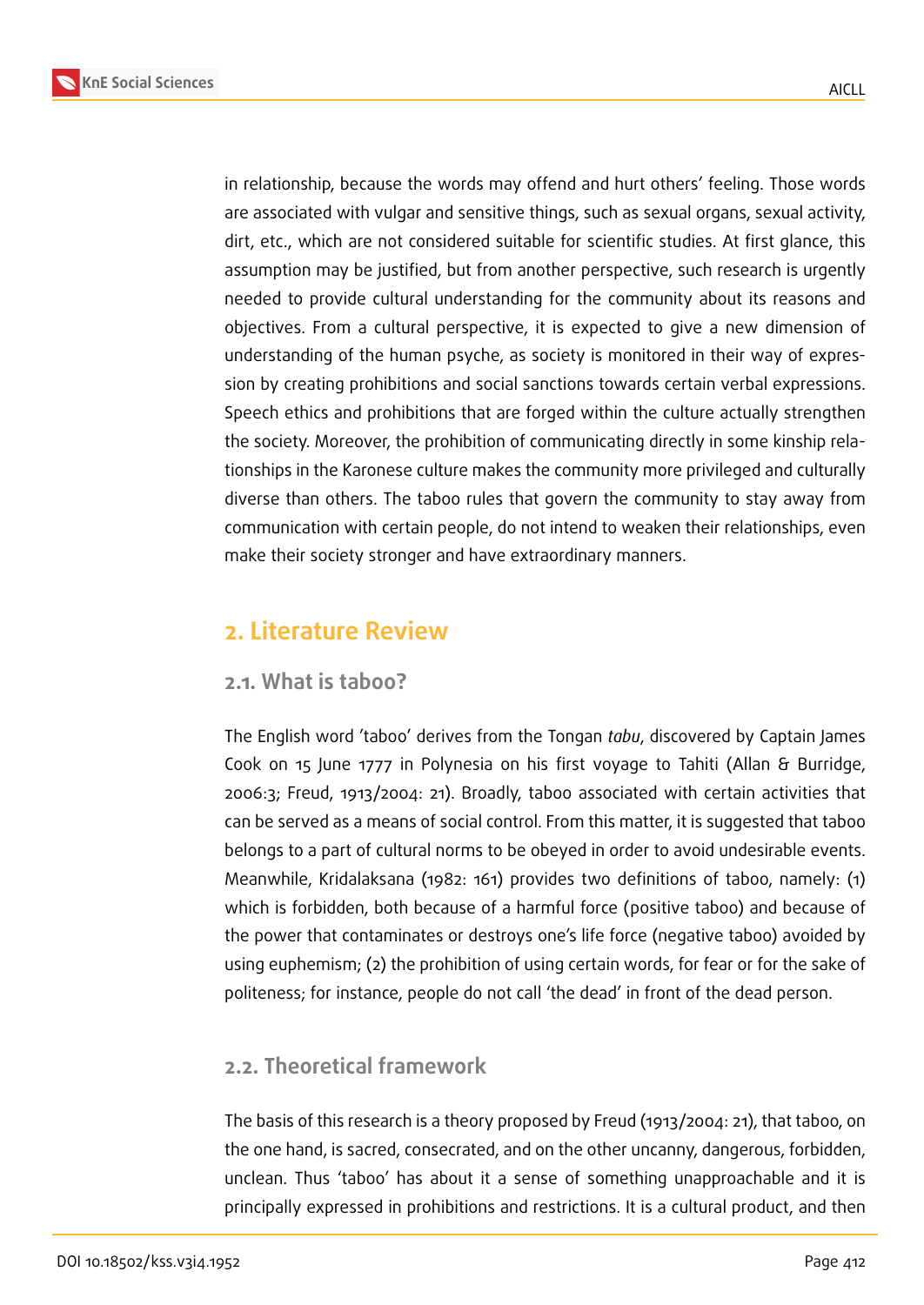

all cultured tribes must have taboo. In an attempt to study linguistic taboo in Karonese culture, the researcher explored the meaning based on linguistic anthropology concept. Linguistic anthropology *studies language as a cultural resource and speaking as a cultural practice* (Duranti, 1997: 2). Furthermore, Duranti (1997: 14) said that in the study of meaning, it focuses on performance, indexicality, and participation. With this approach, linguistic taboo cannot be explored from its lexical or words only, it should be viewed from the process of communication totally, included lexical or words, the way to speak, the participants of speaking, and the contexts of communication. There are common words that lexically not reach the meaning of taboo, but when they are expressed in a certain way, or expressed by and to a particular person, or expressed in some certain contexts, the expression becomes taboo. That's why this article find the taboo meaning behind the use, misuse or non-use of language, its different forms, registers and styles (Foley, 1997: 3).

#### **2.3. Related study**

Some scholars have conducted related study and proposed classifications of taboos. Frazer (1913/1980: 318-418) had divided taboos into several classifications, but specifically for verbal taboo, he divides it into six categories, namely: 1) personal names tabooed; 2) names of relations tabooed; 3) names of the dead tabooed; 4) names of kings and of the sacred persons tabooed; 5) names of gods tabooed); and 6) common words tabooed. In this classification, Frazer does not classify words based on context or the manner of their usage in life. Allan and Burridge (2006), specifically discussed and classified the forbidden words into four main categories, namely: bad language, which is divided into (i) jargon, (ii) slang, and (iii) swearing; taboo naming and addressing; dirty words, which comprises (i) body organs covered by bikinis and swimsuits because they are organs for the stimulation and satisfaction of sexual desire, and for the need for defecation and urinate; (ii) activities carried out with sex organs and bodily effluvia; (iii) body impurities released through the sex organs and bodily effluvia; bad fortune, which is divided into (i) desease, (ii) death, and (iii) killing. For this, they had given more detail classification. Different from Frazer and Allan and Burridge, Ljung (2011) analysed taboo specifically in swearing. He classified taboo into major and minor themes. In major theme, taboo is classified into (i) religious/supernatural, (ii) scatology, (iii) sex organs, (iv) sexual activity, (v) mother (family). In minor themes, the swearing is divided into (i) ancestors, (ii) scatology, (iii) death, (iv) illness, and (v) prostitution. While, Qanbar (2011) in her study investigated linguistic taboos in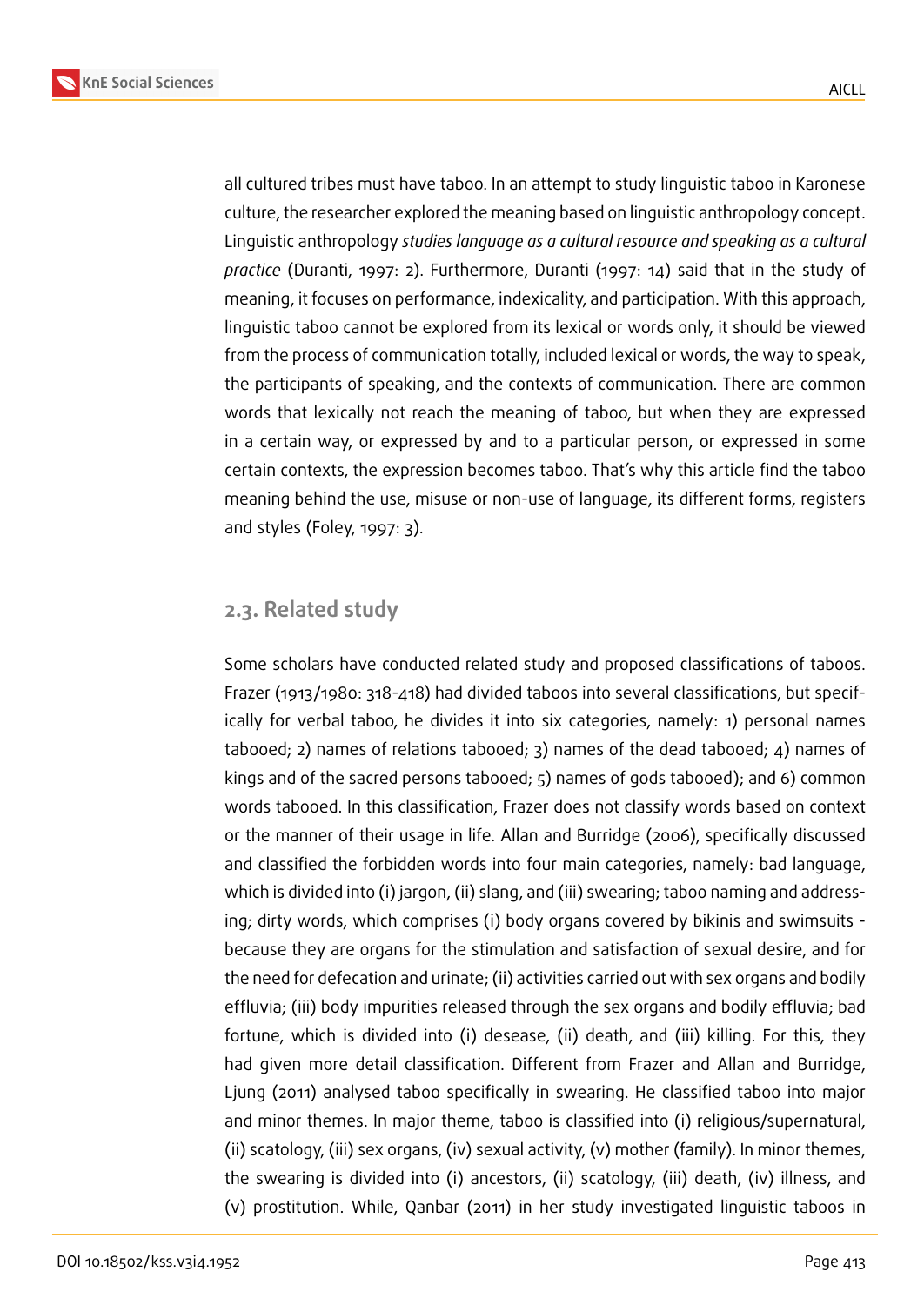Yemeni society in term of their relationship with the social context in which they are used and socio-cultural factors affecting their use. He classified taboo into two main categories: (i) context specific, (ii) general. Context specific taboos are divided into two sub categories: non-taboo words, and words related to the hearer's physical or social defects; while the sub categories under the category general include the unmentionable (the words under this subcategory should be euphemised in polite speech), and mentionable with minimizes.

# **3. Research Method**

Qualitative approach is used to describe in depth the phenomenon of communication which violates the Karonese culture. In doing the research, the researcher applied some ethnographic methods proposed by Spradley (1980).

### **3.1. Data collection**

This research was conducted in Karo District, Sumatera Utara province, Indonesia, which is inhabited by most Karo people. The data sought in this study are data of language and data of speaking. Data of language is in the form of Karo words or phrases that contains taboo literally, for example: *natu* 'penis' *teli* 'vagina', *tegis* 'cum' *entek-entek* 'intercourse' *tai* 'faces', *ciah* 'pee', etc., which were obtained from the old native informants through in-depth interviews, and data of speaking is in the form of verbal expressions collected through participant-observation method.

### **3.2. Data analysis**

In analyzing data, the researcher adopted four stages of ethnographic analysis proposed by Spradley 1980), namely: domain analysis, taxonomic analysis, component analysis, and theme analysis. Domain analysis was used to deepen the expressions that violate the norm of taboos. Taxonomic analysis was done to discover the internal structure of the taboos, and to classify taboos based on existing types. Componential analysis is a systematic search for the taboo components of meaning associated with cultural symbols. In other words, this stage of analysis was an attempt to explore the meaning contained in the symbols of the existing language. The theme analysis was to discover the values, norms or local wisdom in Karo community.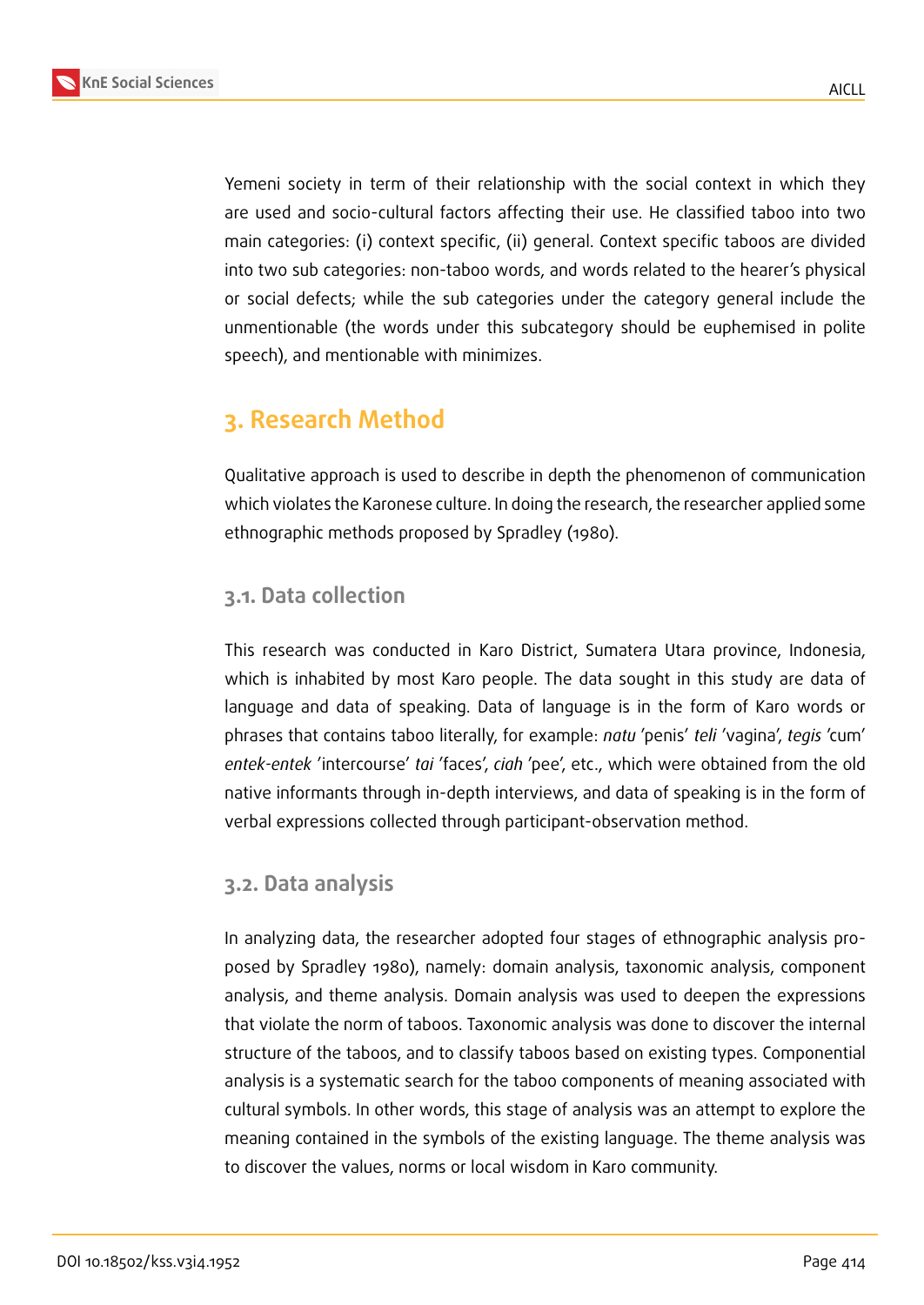# **4. Discussion**

### **4.1. Linguistic taboos in Karonese culture**

Taboo in Karo is mainly classified into three categories, they are: kinship, contextspecific, and general.



**Figure** 1: Linguistic Taboos in Karonese Culture.

#### **4.1.1. Kinship taboo**

Marriage does not merely unite two families through a sacred spiritual bond between a man from one family and a woman from the other family, but also creates a restriction or a ban on communication. The restriction or prohibition in communication begins since a *mukul* event (a cultural event in a night after the wedding party held in groom's family's house). After this *mukul,* the two families are considered taboo in making direct communication in three kinships, they are *bengkila* (father-in-law/husband's father) and *permain* (daughter-in-law)*, turangku* (wife of wife's brother) and *turangku* (husband of husband's sister), and *mami* (mother-in-law/wife's mother) and *keila* (sonin-law)*.* To make it easy to understand, the taboo in the kinship concerned can be seen in the figure below:

In Karo culture, the six family members in those three categories of kinship are considered taboo to engage in direct speaking. The taboo in these relations is not the same as taboos in other categories, which is considered taboo to say certain words that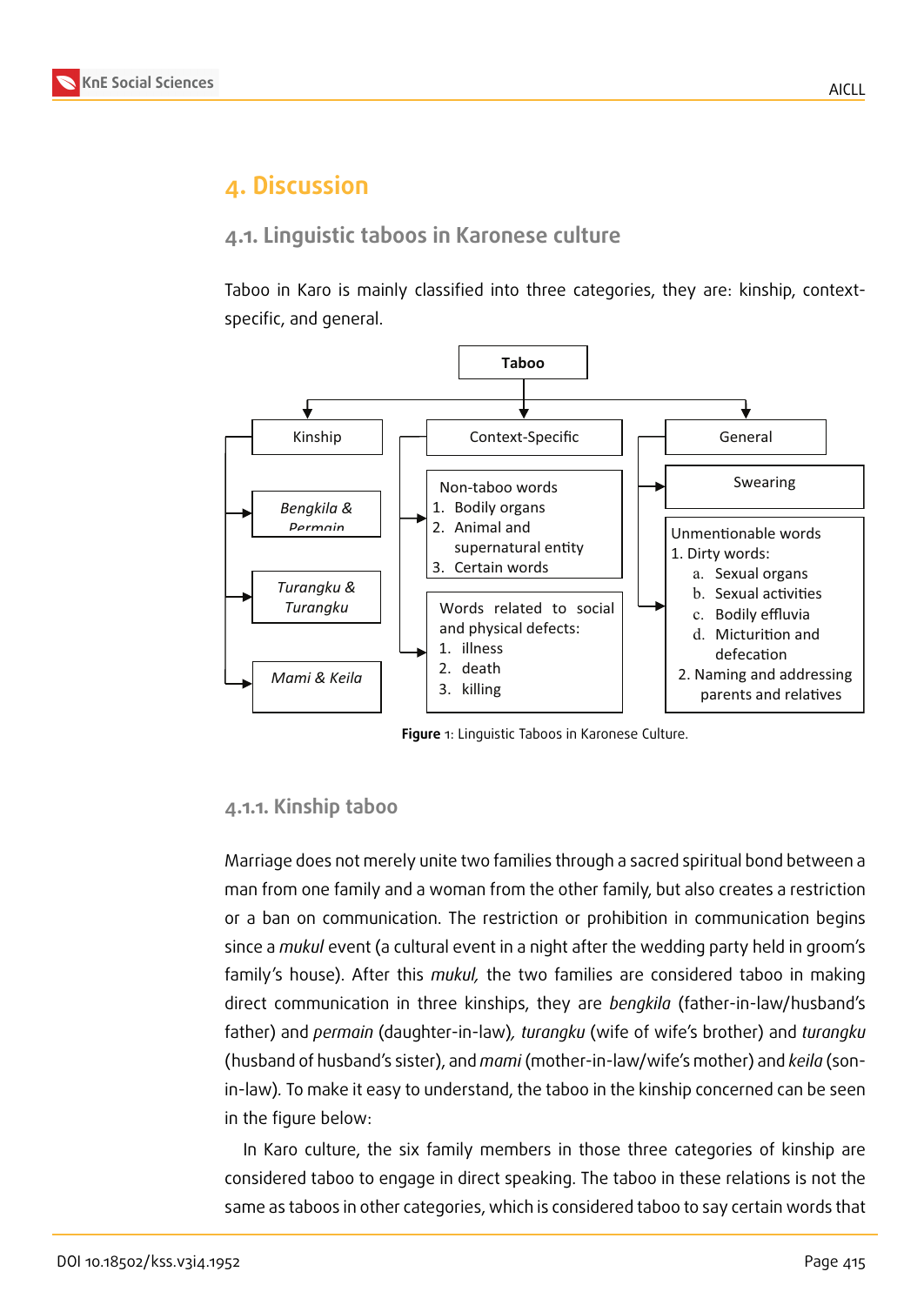**KnE Social Sciences**





*Bengkila* : **Nd's** naming to **B** *Permain* : **B**'s naming to **Nd**

**Figure** 2: Taboo in kinship between *bengkila – permain*.



Nd (*ndehara*) 'wife' Tk (*turangku*)  $S^1$ 

(*silih*) 'brother-in-law' T (*turang*) 'sister/brother'

*Turangku* is 1) Ego's naming to Tk or vice versa 2) Nd's naming to  $S^2$  or vice versa

**Figure** 3: Taboo in kinship between *turangku - turangku*.



Nd (*ndehara*) 'wife' B (*bapa*) 'father' N (*nande*) 'mother' Ma (*mama*) 'father-in-law' Mi (*mami*) 'mother-in-law'

*Mami* is Ego's naming to Mi, while *Keila* is Mi's naming to Ego

**Figure** 4: Taboo in kinship between *mami - keila*.

reach the sacredness and profanity. They should avoid communicating directly, unless they will break the norms of culture. The norm is applied to maintain high courtesy towards their new relatives from other family so that all disputes among the families can be avoided.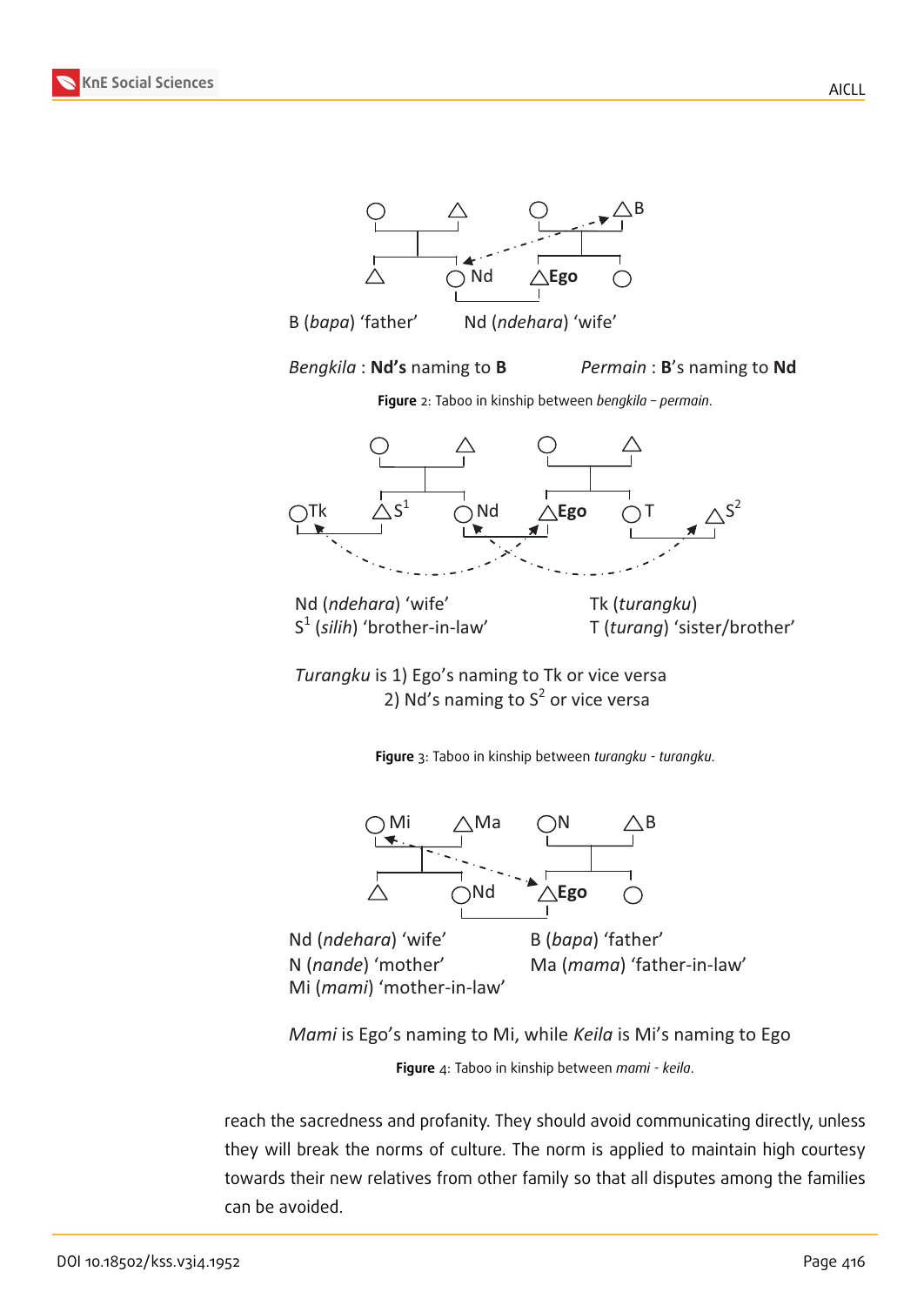

#### **4.1.2. Context-specific taboo**

This category includes words that have no taboo meaning lexically, but their use in certain contexts make them taboo. This category is further divided into two sub categories: non-taboo words and words related to social and physical defects.

#### **1. Non-taboo Words**

The sub category of non-taboo words can also be divided into bodily organs, animal and supernatural entity, and certain words. Organs of body which include in this category are: *babah* 'mouth', *mata* 'eye', and *takal* 'head'. Lexically, the three organs of body do not reach the meaning of taboo, but they are taboo in the context of swearing. Some animals also considered taboo in certain context. The names of animals that are used by Karo society in the context of swearing are *babi* 'pig', *biang* 'dog', *kerbo* 'buffalo', and *bengkala* 'monkey'. The names of these animals do not mean taboo lexically, but in the context of use they represent taboo meanings because of poor judgment by speech community due to the bad nature attached to the animals, that causing pain to the interlocutors. The speakers use these animals' names to humiliate the interlocutors to the state of the animals concerned.

Karo society also considers taboo to name wild animals namely *arimo* 'tiger', *nipe* 'snake', and *gajah* 'elephant' and a supernatural entity namely *begu* 'ghost'. Those do not mean taboo lexically, but they are taboo in a place believed to be inhabited by them, like jungle. Those malignant creatures are believed to appear suddenly and attack people mentioned their name. Karo society are also prohibited from mentioning and buying *paku* 'nails', and *jarum* 'needles' specifically at night, because they may be harmful others when those things fall in the way to take them home.

#### **2. Words related to social and physical defects**

In general, all people must have their social and physical weaknesses, and they will feel hurt when the weaknesses mentioned. Words related to social and physical defects are words related to a very embarrassing disease or illness, related to death, and killing. The illnesses are *mehadou* 'insane or crazy', *tabun* 'epilepsy', *gadam* 'leprosy', and *peintang* 'blind'. Words related to death are *mate, munggil* 'die'. Words related to killing are *bunuh* 'kill' and *geleh* 'slaughter'. All words will be considered taboo whenever such words are directed to people concerned.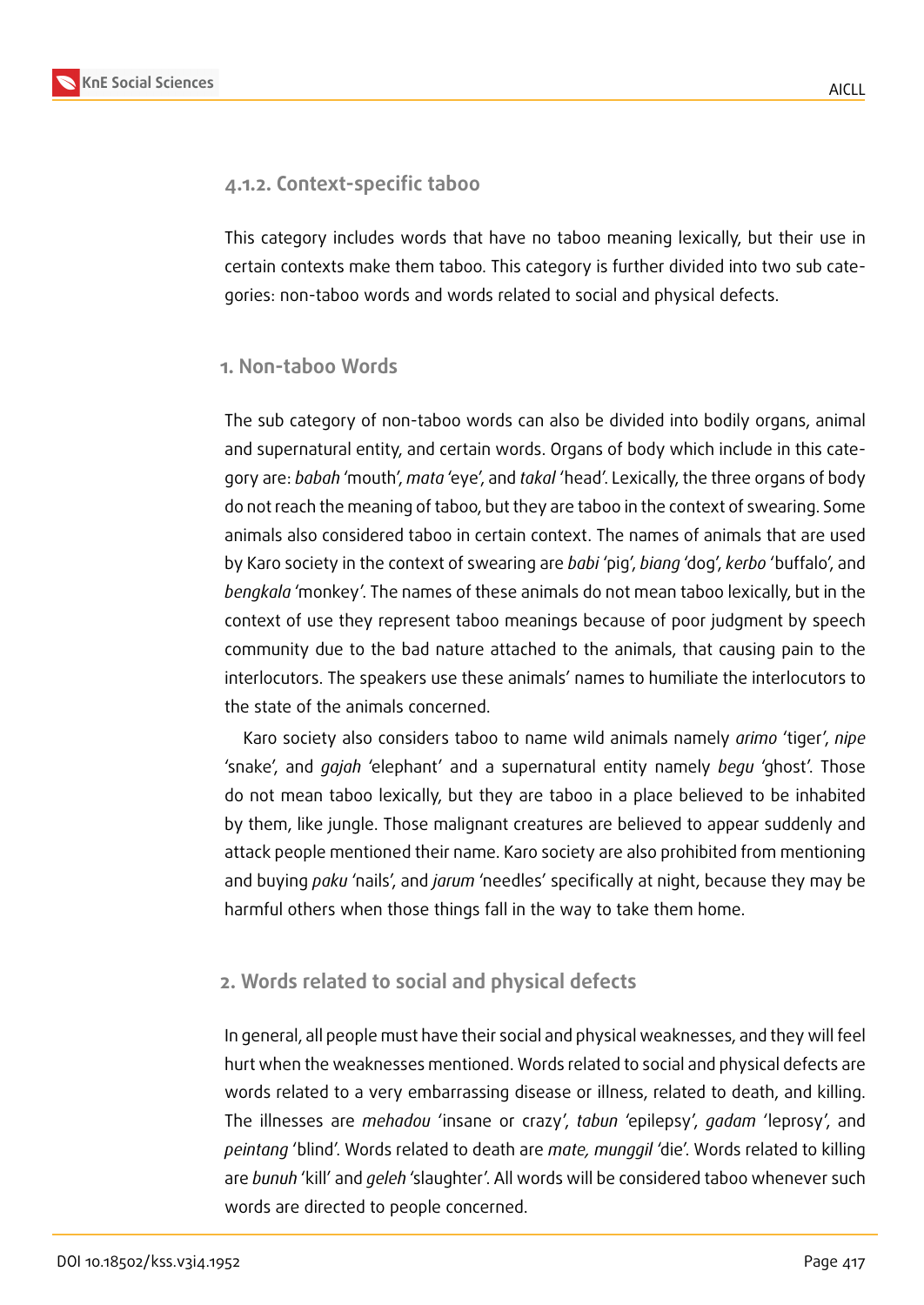

#### **4.1.3. General taboo**

Most of cultured tribe in this world has the same perception to this kind of taboo. This category consists of swearing and unmentionable words.

#### **1. Swearing**

Swearing is verbal expression containing words expressed with a louder intonation than the usual speech. It is understandable that a person who does swearing is in a high emotional state due to undesirable situation. The words are expressed in a loud and rough voice, usually followed by sharp eyes to the interlocutors. The words of this category are related to scatology or dirt, sexual organs, sexual acts, and matters related to mothers or family, ancestors, animals, death, illness, and prostitution. Karonese words included in scatology are *tai/ngengek* 'shit' and *patat/ikur '*ass'. This scatology refers to dirty words related to human excretions. Sexual organs that are frequently used in swearing are *natu* 'penis/cock', and *teli/pepek* 'pussy/vagina'. Sexual activity is an activity to perform sexual intercourse with the use of the sexual organs or genitals. Karonese words related to this kind of activity are *entek/entek-entek* 'fuck/shag' and *merus-merus* 'masturbation'. *Entek/entek-entek* is a sexual activity done as a husband and his wife do. *Merus-merus* is a sexual activity done by man personally. In mother or family category, Karonese words which are frequently used in swearing are *ame* 'mother', and *bapa* 'father'. In the ancestor's category, Karo society usually uses *nini* 'grandmother' and *nini bulang* 'grandfather' in swearing.

Parents and ancestors are the honorable family members that must be respected. That's why, Karo society will be very resentful to hear their honorable names served in swearing. Animals that are usually used in swearing are *babi* 'pig', *biang* 'bitch/dog', *kerbo* 'buffalo', and *bengkala* 'monkey' as has been stated in the previous part. In the category of death, Karo society uses *mate/munggil/tes* 'die' to curse others. In the category of illness or disease, Karo society frequently uses *mehadou/adon* 'insane/crazy', *peintang* 'blind', and *pinangko* 'thief' in swearing others. The last category for this kind of swearing is prostitution. Word that is usually used by Karo society is *lonte '*bitch'.

#### **2. Unmentionable Words**

This category is considered taboo and should never be mentioned. It is not because of the conditions and the way of pronouncing the words, but because of nature and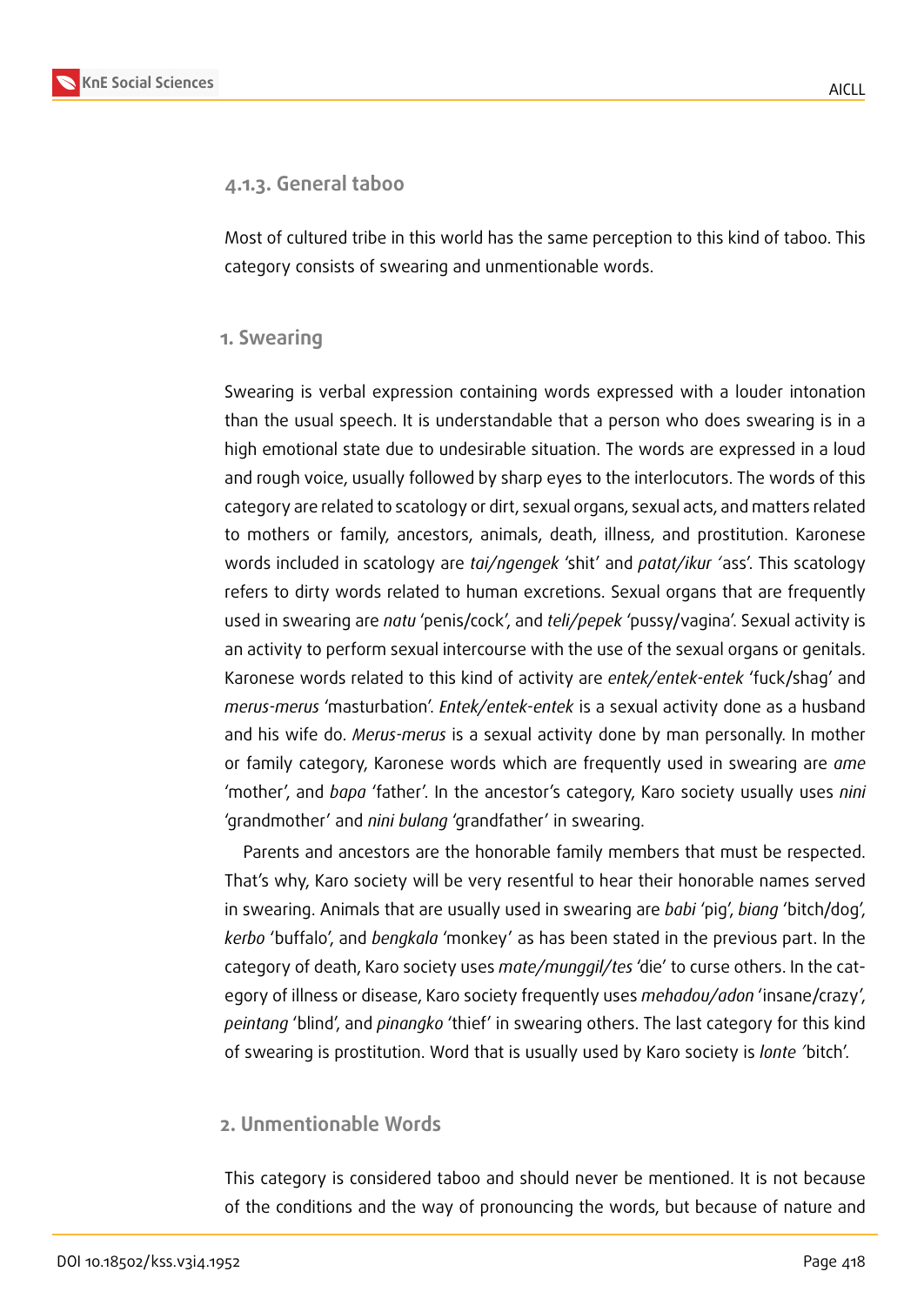**KnE Social Sciences**



basic meaning of words or objects they refer to. The words concerned related to things that have to be covered and avoided from the sight of other people for the sake of sacredness and profanity. Words classified to this category are dirty words that can also be classified into sexual organs, sexual activities, bodily effluvia, micturition and defecation. Sexual organs that should not be mentioned are *natu* 'penis', *naruh-naruh* 'testicles', *teli/pepek* 'vagina', *nonon/nenen* 'boobs', *patat* 'ass', *gerem* 'pubic hair'. For sexual activities, Karo people are prohibited to mention *entek-entek/ngentek* 'fuck/shag', *merus-merus* 'blowjob/masturbation', and *tegir* 'erect'. For dirt, Karo people are prohibited to mention *tai/ngengek/berak* 'feces', *tegis* 'cum/sperm', and *kesut* 'fart'. For defecation and micturition, to say *ngengek/ciret/berak/ertai* 'defecation', ciah*/kencing* 'micturition' are forbidden. Those kinds of words should not be mentioned publicly.

Beside the dirty words, Karonese culture also forbids the societies to mention their parents' name and to mention the name of their older and higher level of relatives. They are also considered taboo to address them by *engko* 'you', *entei* 'go there', *ariko* 'you come here', and the suffixes *–ko/-mu/-m* 'you'.

# **5. Conclusions**

To the researcher's knowledge, there has no study about taboo in Karonese language that provides detailed information so far. Taboo study will not provide complete information if the study is based on lexical meaning only. Since taboo is a culture norm, it must be explored in the context of its usage. The taboo rule actually provides specific way to avoid it in communication, since the researcher has been given a very narrow space to write, the techniques and euphemism form cannot be given in this opportunity and will be reported on another occasion.

Karo is one of cultured tribes in the world which has strict norms in maintaining the relationships within its community. Culturally, the community is ruled such a way in language and their way of speaking to avoid friction, disputes, and even quarrels among family members and closed relatives. The rules in communication created by the ancestors to become a culture, aims to inculcate the attitude of courtesy and to foster social awareness to respect one another, so that the family harmony is maintained. However, some of these taboo rules, especially in kinship taboo, have begun to be eroded and begin to be violated by society, for an assumption that it can impede communication, and is considered inconsistent with the condition of this modern era. Based on this assumption, the researcher supports other researchers to find out the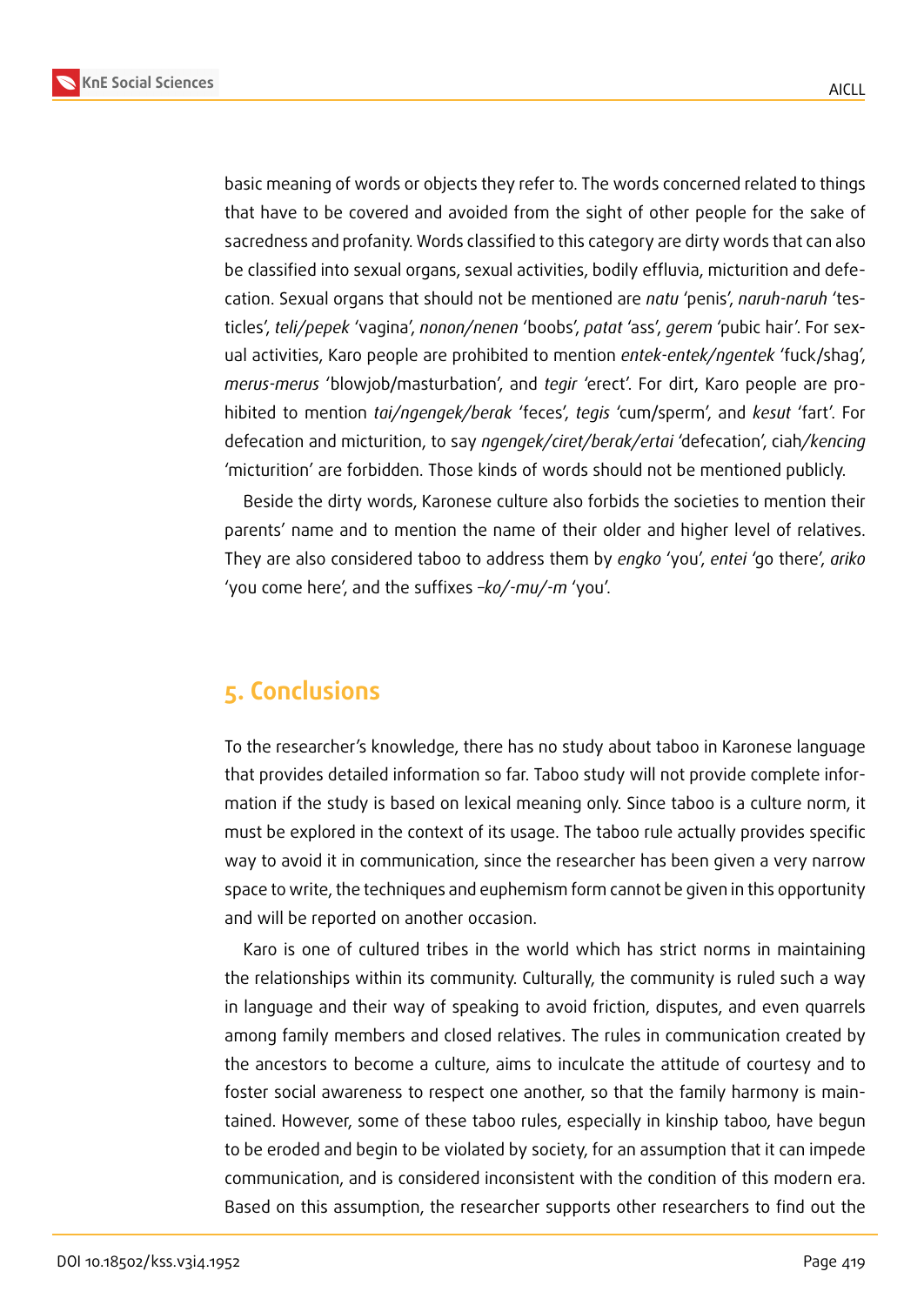

truth of how crucial this taboo prevents society in communications and in what way the society abandoned the taboos.

## **References**

- [1] Allan, Keith and Burridge, Keith. (2006). *Forbidden Words: Taboo and the Cencoring of Language*. New York: Cambridge University Press.
- [2] Babou, M. (2014). "A Sociolinguistic Analysis of Use and Perception of Insults: Tlemcen Speech Community" in *International Journal of Academic Research and Reflection.* Vol. 2, No. 4, 2014 ISSN 2309-0405. Quoted from http://www.idpublications.org/wp-content/uploads/2014/09/A-SOCIOLINGUISTIC-ANALYSIS-OF-USE-AND-PERCEPTION-OF-INSULTS-TLEMCEN-SPEECH-COMMUNITY.pdf.
- [3] Douglas, M. (1966/2001). *Purity and Danger: An Analysis of the Concepts of Pollution and Taboo.* London and New York: Routledge.
- <span id="page-9-0"></span>[4] Duranti, Alessandro. (1997). *Linguistic Anthropology.* New York: Cambridge University Press.
- [5] Foley, William A. (1997). *Anthropological Linguistics: An Introduction.* Oxford: Blackwell.
- [6] Frazer, Sir Jim George. (1913/1980). *Taboo and The Perils of The Soul*. London: Macmillan & Co Ltd.
- [7] Freud, Sigmund. (1913). *Totem and Taboo.* (Translated by James Strachey 2004. London & New York: Routledge.)
- [8] Ghounane, Nadia, (2014). "A Sociolinguistic View of Linguistic Taboos and Euphemistic Strategies in the Algerian Society: Attitudes and Belief in Tlemcen Speech Community" in *IMPACT: International Journal of Research in Applied Natural and Social Sciences (IMPACT: IJRANSS)* ISSN(E): 2321-8851; ISSN(P): 2347-4580 Vol. 2 Issue 3, Mar. 2014, 73-88. Quoted from http://www.impactjournals.us/ download.php?fname=2-14-1394647889-8.%20Applied-%20Sociolinguistic%20 View%20of%20Linguistic%20Taboos%20and%20Euphemisms-Nadia%20 Ghounane.pdf.
- [9] Haryono, Akhmad. (2015). *Etnografi Komunikasi: Konsep, Metode, dan Contoh Penelitian Pola Komunikasi*. Jember: UPT Penerbitan UNEJ.
- [10] Hymes, D.(ed). (1964). *Language in Culture and Society.* A Reader in *Linguistics and Anthropology.* New York: Harper & Row Publisher.
- [11] Kridalaksana, H. (1982). *Kamus Linguistik.* Jakarta: Gramedia.